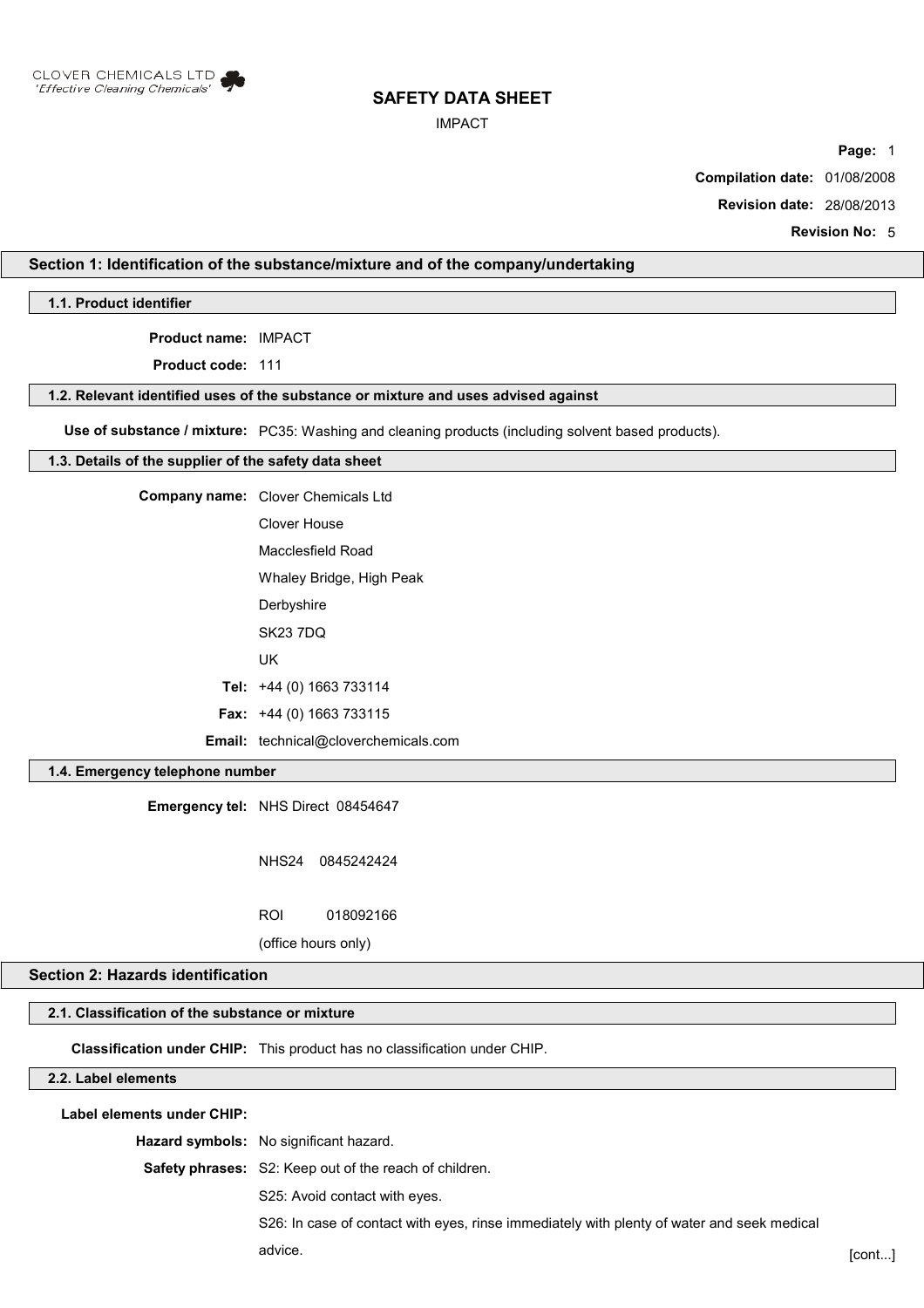# IMPACT

**Page:** 2

# **2.3. Other hazards**

**PBT:** This product is not identified as a PBT substance.

## **Section 3: Composition/information on ingredients**

## **3.2. Mixtures**

## **Hazardous ingredients:**

DODECYL BENZENESULPHONIC ACID SODIUM SALT

| <b>EINECS</b> | CAS                      | $\cdot$<br>CHIP<br>$\sim$<br>$\sim$<br>Classification | Classification<br>D<br>◡∟ | ercent? |
|---------------|--------------------------|-------------------------------------------------------|---------------------------|---------|
|               | $\overline{\phantom{a}}$ | Xi: R36                                               | $\overline{\phantom{a}}$  | 10%     |

# **Section 4: First aid measures**

**4.1. Description of first aid measures**

**Skin contact:** Wash immediately with plenty of soap and water.

**Eye contact:** Bathe the eye with running water for 15 minutes.

**Ingestion:** Do not induce vomiting. Wash out mouth with water. If conscious, give half a litre of water to

drink immediately. Give 1 cup of water to drink every 10 minutes. Consult a doctor.

## **4.2. Most important symptoms and effects, both acute and delayed**

**Skin contact:** There may be mild irritation at the site of contact.

**Eye contact:** There may be irritation and pain.

**Ingestion:** There may be soreness and redness of the mouth and throat.

**Inhalation:** There may be irritation of the throat with a feeling of tightness in the chest.

# **4.3. Indication of any immediate medical attention and special treatment needed**

**Immediate / special treatment:** Not applicable.

#### **Section 5: Fire-fighting measures**

#### **5.1. Extinguishing media**

**Extinguishing media:** Water. Suitable extinguishing media for the surrounding fire should be used.

#### **5.2. Special hazards arising from the substance or mixture**

**Exposure hazards:** In combustion emits toxic fumes of carbon dioxide / carbon monoxide.

## **5.3. Advice for fire-fighters**

**Advice for fire-fighters:** Wear self-contained breathing apparatus.

#### **Section 6: Accidental release measures**

# **6.1. Personal precautions, protective equipment and emergency procedures**

**Personal precautions:** Refer to section 8 of SDS for personal protection details. Turn leaking containers leak-side up to prevent the escape of liquid.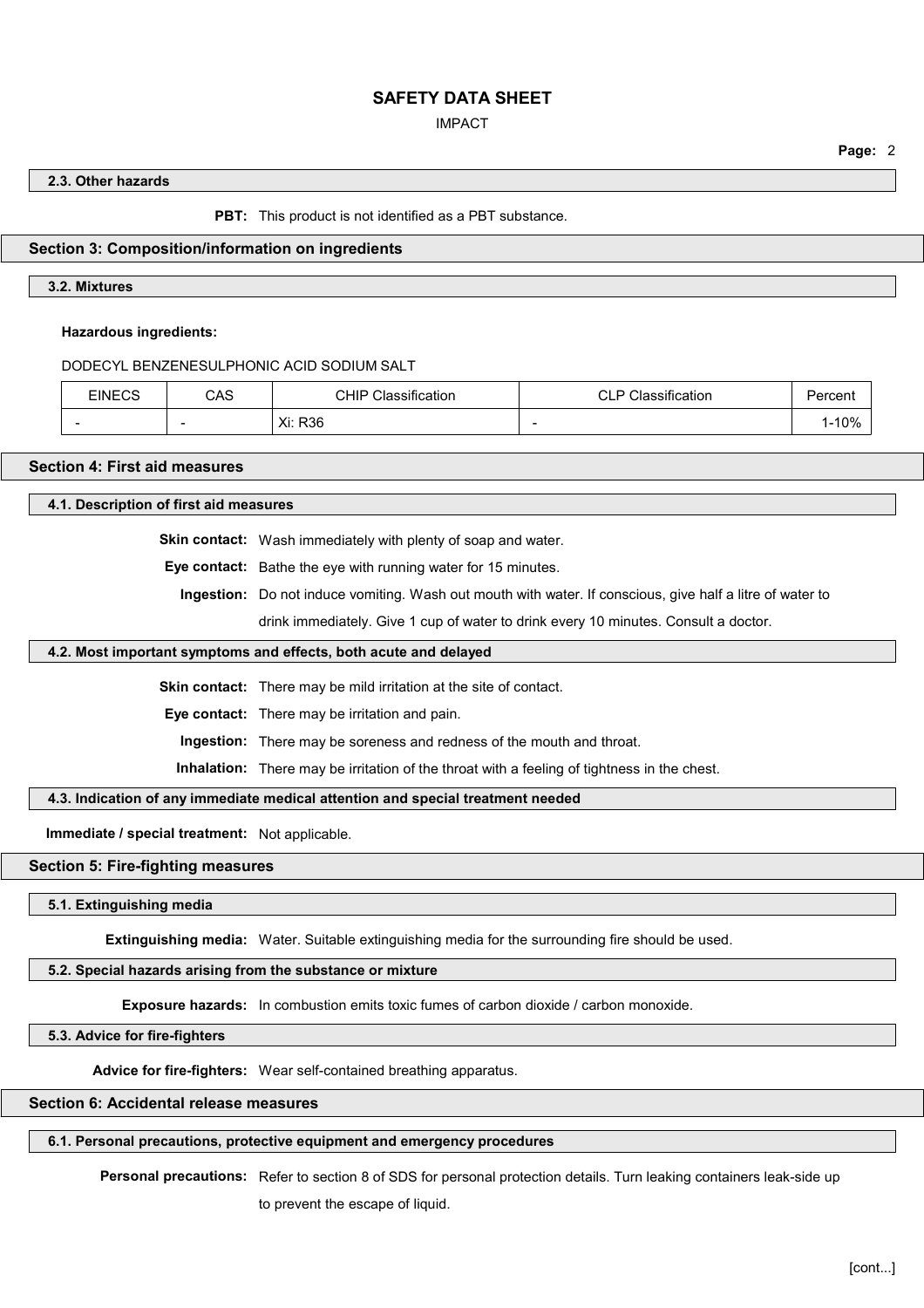#### IMPACT

**Page:** 3

### **6.2. Environmental precautions**

**Environmental precautions:** Do not discharge into drains or rivers.

#### **6.3. Methods and material for containment and cleaning up**

**Clean-up procedures:** Transfer to a suitable container.

#### **6.4. Reference to other sections**

**Reference to other sections:** Refer to section 8 of SDS.

# **Section 7: Handling and storage**

## **7.1. Precautions for safe handling**

**Handling requirements:** Ensure there is sufficient ventilation of the area.

# **7.2. Conditions for safe storage, including any incompatibilities**

**Storage conditions:** Keep container tightly closed.

**Suitable packaging:** Polyethylene. Stainless steel.

**7.3. Specific end use(s)**

**Specific end use(s):** No data available.

#### **Section 8: Exposure controls/personal protection**

#### **8.1. Control parameters**

**Workplace exposure limits:** No data available.

## **8.1. DNEL/PNEC Values**

**DNEL / PNEC** No data available.

**8.2. Exposure controls**

**Hand protection:** Gloves (oil-resistant).

**Eye protection:** Safety glasses.

# **Section 9: Physical and chemical properties**

## **9.1. Information on basic physical and chemical properties**

|                                      | <b>State: Liguid</b>                             |                 |
|--------------------------------------|--------------------------------------------------|-----------------|
|                                      | <b>Colour:</b> Yellow-tan                        |                 |
|                                      | <b>Odour:</b> Characteristic odour               |                 |
| <b>Evaporation rate: Moderate</b>    |                                                  |                 |
|                                      | <b>Oxidising:</b> Non-oxidising (by EC criteria) |                 |
| <b>Solubility in water: Miscible</b> |                                                  |                 |
| <b>Viscosity: Viscous</b>            |                                                  |                 |
| Boiling point/range°C: 100           | Melting point/range°C: 0                         |                 |
| Relative density: 0.97 -1.07         |                                                  | $pH: 7.0 - 9.0$ |
| VOC $q/l$ : 20                       |                                                  |                 |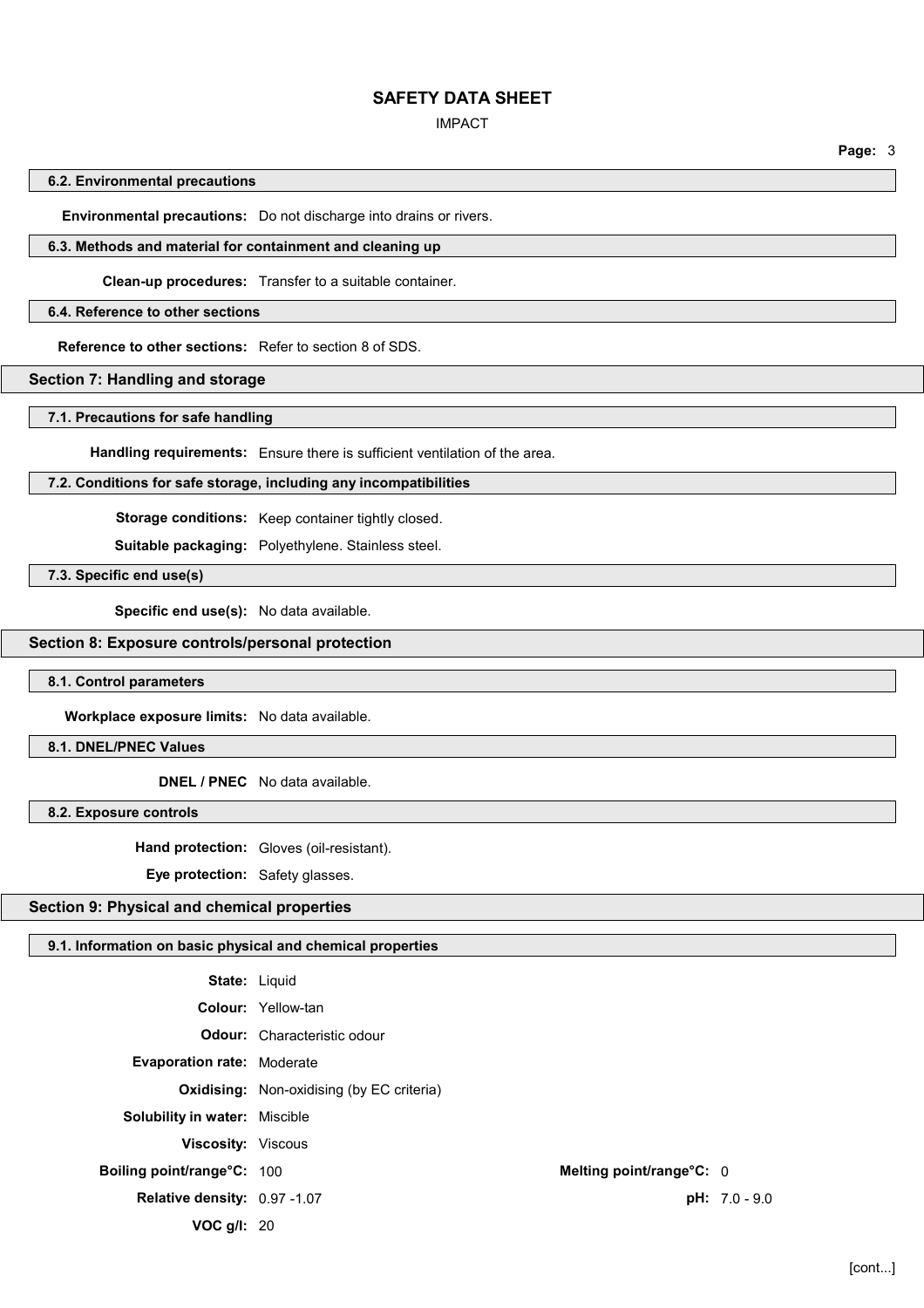IMPACT

**Page:** 4

## **9.2. Other information**

**Other information:** No data available.

# **Section 10: Stability and reactivity**

**10.1. Reactivity**

**Reactivity:** Stable under recommended transport or storage conditions.

**10.2. Chemical stability**

**Chemical stability:** Stable at room temperature.

**10.3. Possibility of hazardous reactions**

**Hazardous reactions:** Hazardous reactions will not occur under normal transport or storage conditions.

**10.4. Conditions to avoid**

**10.5. Incompatible materials**

**Materials to avoid:** Strong oxidising agents.

**10.6. Hazardous decomposition products**

**Haz. decomp. products:** In combustion emits toxic fumes of carbon dioxide.

**Section 11: Toxicological information**

**11.1. Information on toxicological effects**

**Toxicity values:** No data available.

**Symptoms / routes of exposure**

**Skin contact:** There may be mild irritation at the site of contact.

**Eye contact:** There may be irritation and pain.

**Ingestion:** There may be soreness and redness of the mouth and throat.

**Inhalation:** There may be irritation of the throat with a feeling of tightness in the chest.

# **Section 12: Ecological information**

**12.1. Toxicity**

**Ecotoxicity values:** No data available.

**12.2. Persistence and degradability**

**Persistence and degradability:** Biodegradable. The surfactants contained in this preperation comply with the biodegradability

criteria as laid down in regulation (EC) No.648/2004 on detergents.

**12.3. Bioaccumulative potential**

**Bioaccumulative potential:** No bioaccumulation potential.

**12.4. Mobility in soil**

**Mobility:** Volatile.